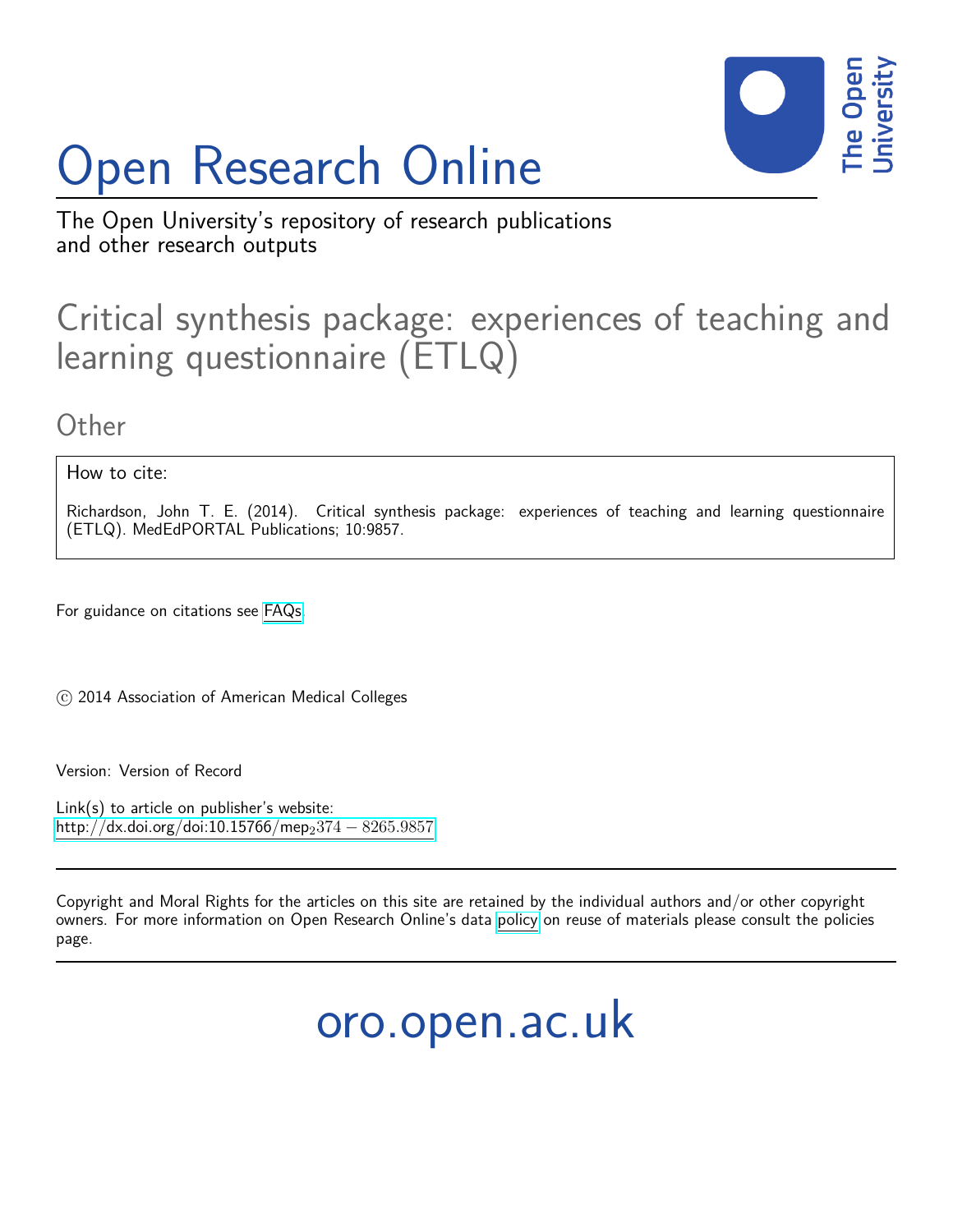### **Critical Analysis of the Experiences of Teaching and Learning Questionnaire**

We recommend first reading the Critical Analysis of the Experiences of Teaching and Learning Questionnaire (ETLQ), which covers basic descriptive and psychometric information, including the number of items, instrument purpose, and psychometric (i.e. validity) data and can help determine if the ETLQ meets your needs. If you are interested in getting more detailed information about the items in the ETLQ, we recommend reviewing the ETLQ instrument file and scoring guide.

#### **Educational Objectives:**

- 1. To describe the purpose and basic properties of the Experiences of Teaching and Learning Questionnaire, including number of items and scales, and psychometric properties.
- 2. To describe the application of the Experiences of Teaching and Learning Questionnaire to the field of health sciences education.
- 3. To evaluate the relative strengths and weaknesses of the Experiences of Teaching and Learning Questionnaire; and
- 4. To provide the Experiences of Teaching and Learning Questionnaire and supplemental materials to aid in its administration.

#### **Resource files:**

- 1. Critical Analysis of ETLQ.pdf
- 2. Instrument\_ETLQ.pdf

**A. Original Citation:** Entwistle N, McCune V, Hounsell J. Investigating ways of enhancing university teaching–learning environments: measuring students' approaches to studying and perceptions of teaching. In: De Corte E, Verschaffel L, Entwistle N, van Merriënboer J, editors. Powerful learning environments: unravelling basic components and dimensions. Amsterdam: Pergamon; 2003. p. 89‐107.

**B. Brief Description/Purpose:** The Experiences of Teaching and Learning Questionnaire (ETLQ) monitors how students have studied a course unit and their perceptions of the teaching– learning environment. It is a self‐completion instrument that can be administered in the classroom, by postal survey, or online. The first section, Approaches to Learning and Studying, contains 18 statements in four scales concerned with how students have studied the course unit: deep approach (6 items); surface approach (4 items); monitoring studying (4 items); and organized studying (4 items). The second section, Experiences of Teaching and Learning, contains 40 statements in four scales concerned with how they experienced the course unit: organization and structure (8 items); teaching and learning (15 items); students and teachers (7 items); and assessments and other set work (10 items). In both sections, students rate their agreement with each item on a 5‐point scale from "agree" (coded as 5) to "disagree" (coded as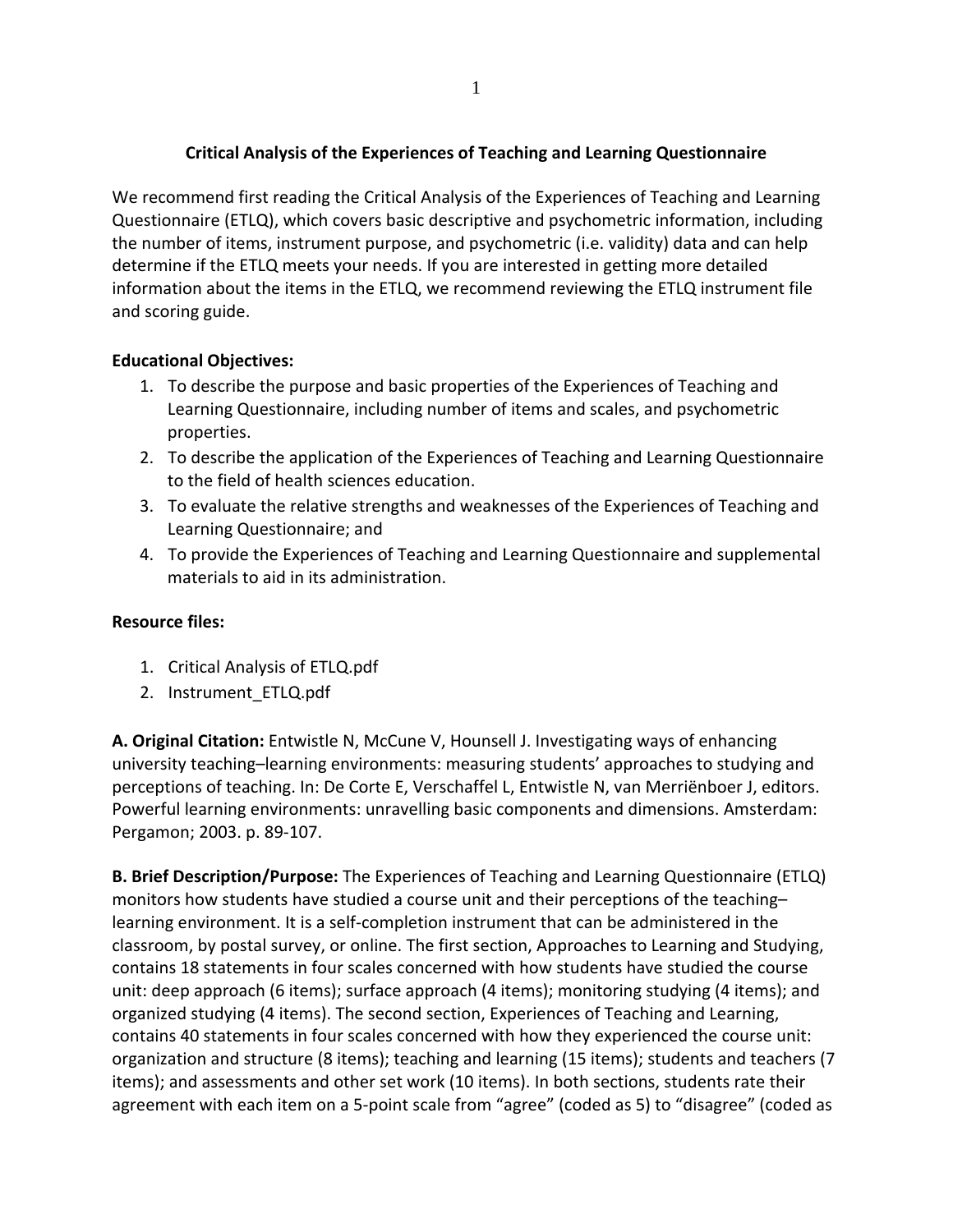1). The third section contains 10 items on the demands made by the course unit; students rate each aspect on a 5‐point scale from "very easy" (coded as 5) to "very difficult" (coded as 1). The fourth section contains 8 items on what students have gained from the course unit; they rate each outcome on a 5-point scale from "a lot" (coded as 5) to "very little" (coded as 1). The final section contains one item on how well students feel they have done in the course unit. They respond on a 9‐point scale from "very well" (coded as 9) to "rather badly" (coded as 1). Scores are assigned on each scale as the mean of the coded responses to its constituent items.

The instrument file contains a short version of the ETLQ. The first section contains 15 items in four scales: deep approach (6 items); surface approach (4 items); organized effort (4 items); and lack of purpose (1 item). The second section contains 15 items in six scales: congruence and coherence (3 items); teaching for understanding (3 items); staff enthusiasm and support (3 items); constructive feedback (2 items); support from other students (2 items); and interest and enjoyment (2 items). These sections use the same response scale as in the full version, and the other three sections are unchanged. This short version of the ETLQ is intended for monitoring teaching and learning and for carrying out small‐scale investigations. For larger studies, the full version (http://www.etl.tla.ed.ac.uk/questionnaires/ETLQ.pdf) may be more appropriate.

**C. Development and Psychometrics:** During the 1970s, interview‐based studies in Britain and Sweden found that students in higher education adopted different approaches to studying depending on the content, context and demands of particular tasks: a deep approach aimed at understanding the meaning of the materials; a surface approach aimed at being able to reproduce the materials for assessment; and a strategic approach aimed at achieving the highest possible grades. Various questionnaires were devised to measure approaches to studying in larger numbers of students.<sup>1</sup> Subsequent research has confirmed that there is a close relationship between students' approaches to studying and their perceptions of the teaching–learning environment: students with more positive perceptions are more likely to adopt deep and strategic approaches but are less likely to adopt a surface approach.<sup>2</sup>

The ETLQ was developed for use in a project funded by the UK Economic and Social Research Council. The project's aim was to enhance the quality of the teaching–learning environment in course units taught in 15 different departments across four disciplines: biology; economics; electronic engineering; and history. Students were surveyed under normal classroom conditions at the beginning and end of each unit to provide baseline data; an intervention to enhance the teaching–learning environment was agreed with relevant faculty; and the subsequent cohort of students (who received the relevant intervention) was surveyed in the same manner. Baseline responses were collected from 6488 students, of whom 1950 yielded complete data.3

The items constituting the ETLQ were drawn from a review of the literature and from existing inventories. In particular, the first section built upon the Approaches to Studying Inventory<sup>4</sup> and the Approaches and Study Skills Inventory for Students,<sup>5</sup> and the second section built upon the Course Perceptions Questionnaire<sup>4</sup> and the Course Experience Questionnaire.<sup>6</sup> A factor analysis of the responses to items concerned with Experiences of Teaching and Learning yielded a five‐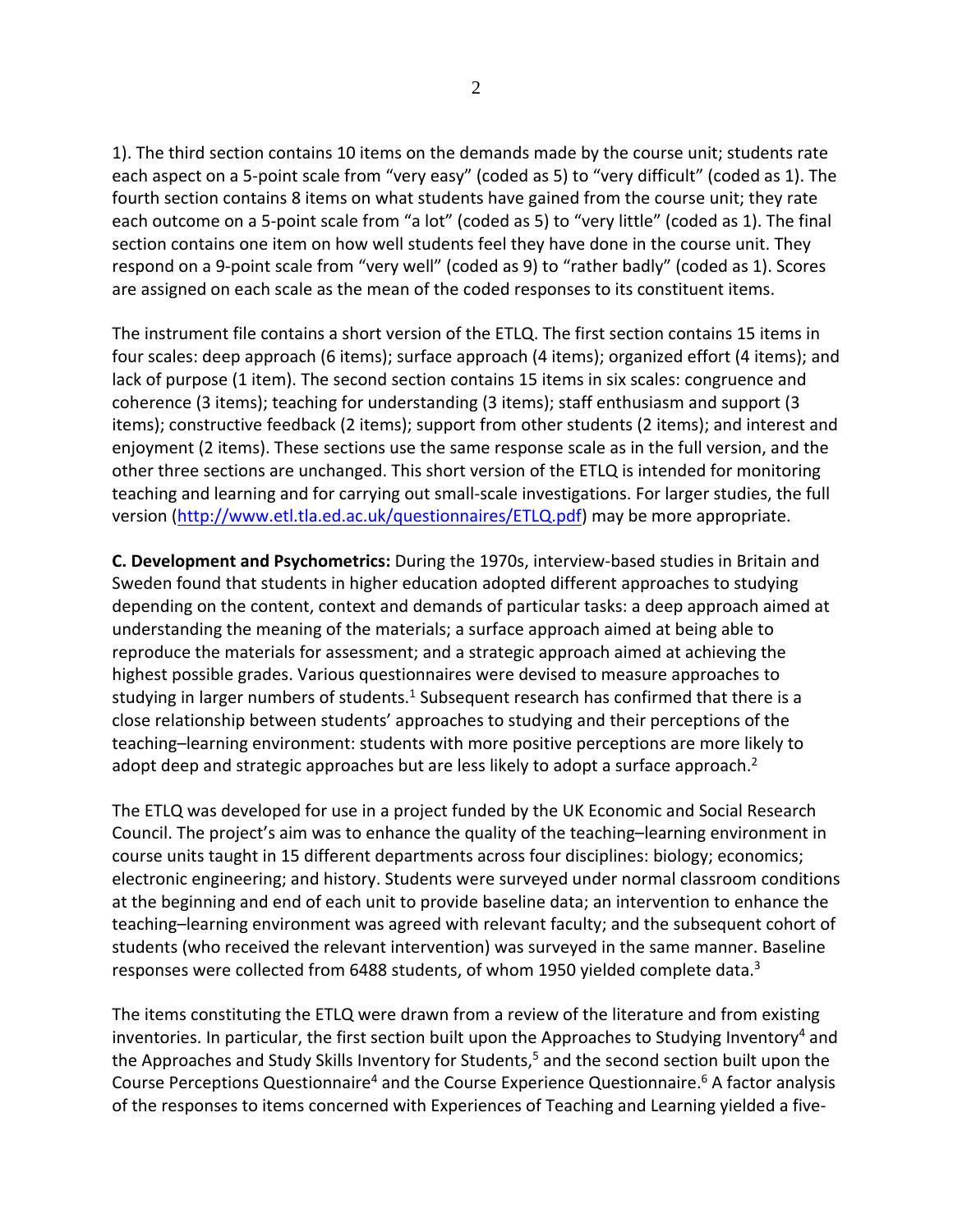factor solution that explained 41% of the variance and broadly confirmed the intended scale structure.<sup>7</sup> Little information has been published concerning the psychometric properties of the full ETLQ. However, information was published regarding the short version based on data from the 1950 students who provided complete data in the original project, $8$  and this is reproduced in the instrument file. The first two sections exhibited satisfactory internal consistency (with values of Cronbach's coefficient alpha between .67 and .84). They also exhibited satisfactory construct validity: Factor analysis of the first section yielded three factors that explained 55% of the variance, and factor analysis of the second section yielded six factors that explained 71% of the variance. Scores on deep approach and organized effort were positively correlated with each other but negatively correlated with surface approach. Scores on the various aspects of experiences of teaching and learning were positively correlated with each other, consistent with the idea that they reflect different aspects of academic quality.<sup>9</sup> The items in the other three sections are treated individually and do not constitute valid scales.<sup>8</sup>

**D. Additional Studies Reporting Validity Evidence:** At the University of Helsinki, the first two sections of the ETLQ were used as the basis for a new student feedback system. Most faculties of the University had adopted a two‐cycle system consisting of a three‐year Bachelor's degree followed by a two‐year Master's degree. However, in the Faculty of Veterinary Medicine, the higher degree lasts for three years and is called a Licentiate, while in the Faculty of Medicine there is no intermediate Bachelor's degree, just a single Licentiate program lasting for six years.

The first two sections of the ETLQ were amended to refer to students' experiences of their courses in general and were then translated into Finnish. An online survey of first‐year and third‐year students was carried out in 10 of the University's 11 faculties, yielding responses from 2509 students. These were compared with the responses given by 2710 students in the original British study. The internal consistency of the scales in the Finnish questionnaire was broadly satisfactory (with reliability estimates between .59 and .82). Confirmatory factor analysis found significant differences between the British and Finnish students. Both groups showed a clear relationship between approaches to studying and perceptions of the teaching– learning environment, such that the students who had more positive perceptions were more likely to adopt desirable approaches to studying. $10,11$ 

Further analyses of the Finnish data showed that the students could be classified into distinct clusters on the basis of their responses to the 18 items measuring approaches to studying; these clusters were differentially represented across the 10 faculties and differed in their perceptions of the teaching–learning environment.<sup>12</sup> Analogous findings were obtained in a reanalysis of the original British data.<sup>13</sup> In light of these findings, the first two sections of the ETLQ were incorporated into an annual survey of students across the University of Helsinki called Learn.<sup>14</sup> Evidence from bioscience students has been published concerning reliability and construct validity.15 The section on Approaches to Learning and Studying produced values of Cronbach's coefficient alpha between .59 and .76, and a factor analysis yielded four factors that explained 51% of the variance. The section on Experiences of Teaching and Learning produced values of Cronbach's alpha between .73 and .84, and a factor analysis yielded four factors that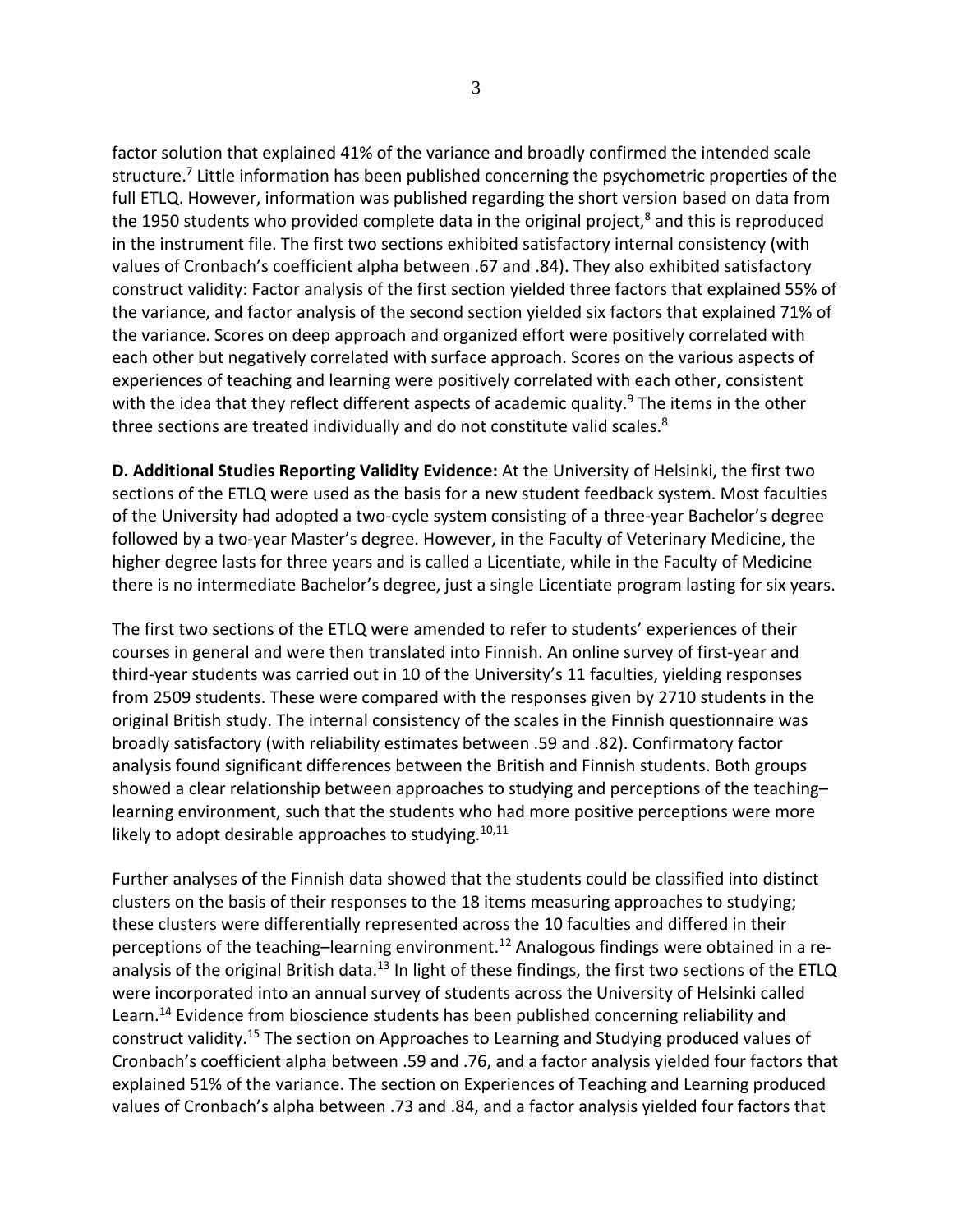explained 47% of the variance. This study also confirmed the relationship between students' perceptions and their approaches to studying.

**E. Application to Health Sciences Education & Health Sciences Education Research:** The Faculty of Medicine did not participate in the initial Helsinki trial, but the Faculties of Biological and Environmental Sciences, Pharmacy, and Veterinary Medicine were included, and findings obtained using the ETLQ have been published from all three faculties.<sup>15-17</sup> All 11 faculties (including Medicine) are covered in the annual Learn surveys. The short version of the ETLQ contained in the instrument file could certainly be used in health sciences contexts, but it does require the resources to administer and analyze large‐scale surveys. There are no population norms, but published data could be used for comparative purposes.

### **F. Commentary:**

- Medical students are usually highly qualified and highly motivated. This does not exempt their teachers from seeking ways to enhance their experience and to deliver the medical curriculum more effectively. Feedback from students regarding their perceptions of their programs and the approaches to studying that they have adopted on their programs is an important source of evidence for achieving these goals.
- In North America, the practice of obtaining student feedback on individual instructors and course units is widespread. From a practical point of view, the ETLQ may not seem to add much in this context, even though it is based on a solid tradition of theory and research. Nevertheless, from the perspective of an institution seeking to maintain and improve the quality of its teaching, it could be argued that the appropriate focus of assessment would be an entire program of study rather than individual course units.<sup>18</sup>
- The Finnish adaptation of the ETLQ might well be useful in this regard. It builds upon 40 years of research into student learning and can be used in a wide variety of contexts and disciplines, although there are other instruments that might be used, such as the Course Experience Questionnaire.19 For instance, the Course Experience Questionnaire and the Revised Approaches to Studying Inventory have been used to evaluate a range of programs in the health sciences, including those using both problem‐based and subject‐ based curricula.20
- Nevertheless, like any other instrument for obtaining student feedback, the ETLQ would need to be revalidated for use in each new context.
- Research using the short version of the ETLQ confirms that there is a strong association between students' perceptions of a course or program and the approaches to studying that they adopt on that course or program. Nevertheless, the nature and direction of the underlying causal relationship has yet to be determined.<sup>2</sup>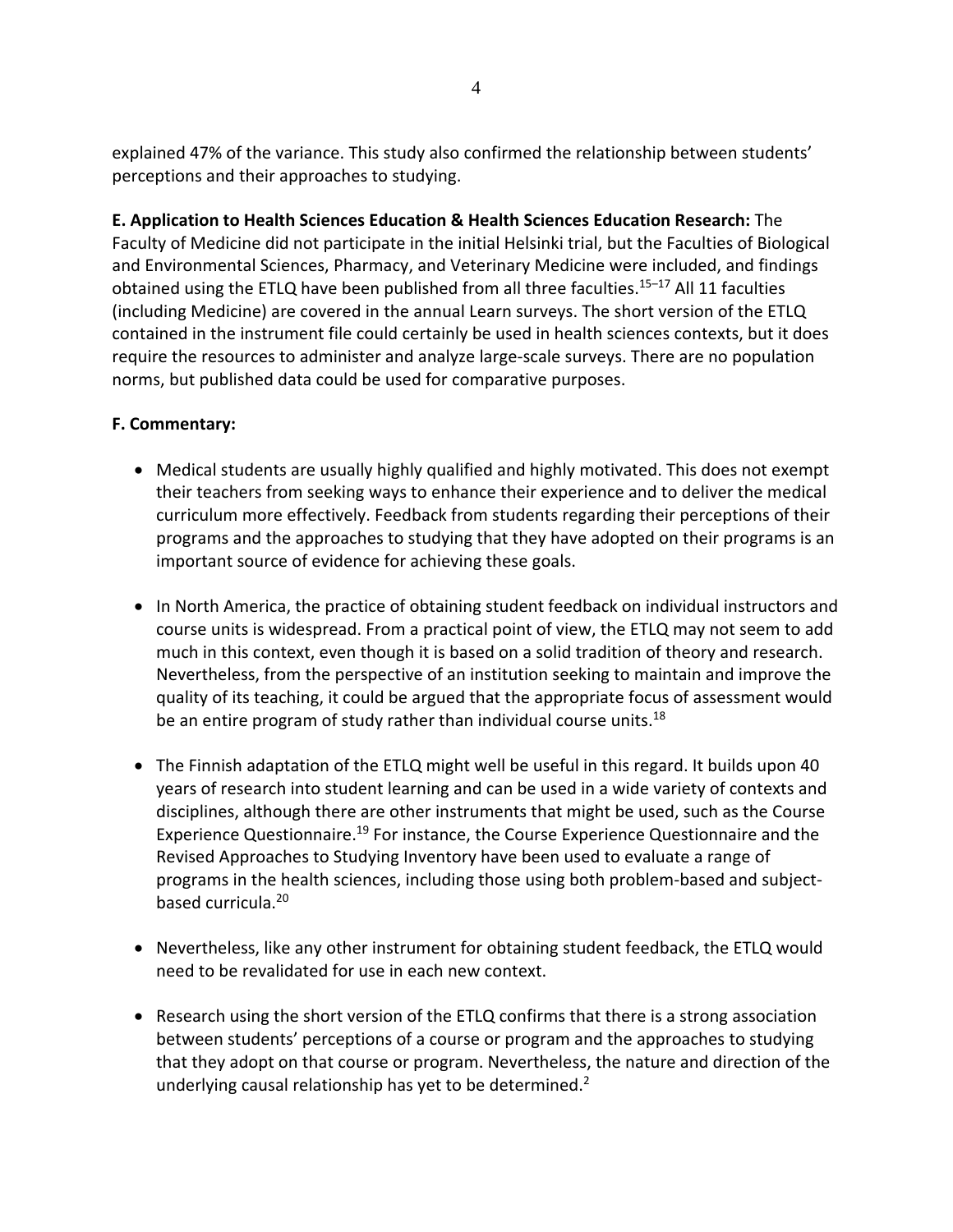Response rates in both the British and Finnish studies typically varied between 30% and 60%, and so sampling bias may be a genuine problem. Researchers and practitioners need to identify ways to ensure that students are motivated to engage with such surveys.

#### **G. Additional Citations:**

- 1. Richardson JTE. Researching student learning: approaches to studying in campus‐based and distance education. Buckingham, UK: SRHE and Open University Press; 2000. http://labspace.open.ac.uk/course/view.php?id=3374&loginguest=true
- 2. Richardson JTE. Variations in student learning and perceptions of academic quality. In: Entwistle N, Tomlinson P, Dockrell J, editors. Student learning and university teaching. Leicester, UK: British Psychological Society; 2007. p. 61–71.
- 3. Hounsell D, Entwistle N. Enhancing teaching–learning environments in undergraduate courses: research report. Edinburgh, UK: University of Edinburgh. http://www.etl.tla.ed.ac.uk//docs/ETLfinalreport.pdf
- 4. Entwistle N, Ramsden P. Understanding student learning. London: Croom Helm; 1983.
- 5. Entwistle N, Tait H, McCune V. Patterns of response to an approaches to studying inventory across contrasting groups and contexts. Eur J Psychol Educ. 2000; 15(1):33–48. doi:10.1007/BF03173165
- 6. Ramsden P. A performance indicator of teaching quality in higher education: The Course Experience Questionnaire. Studies in Higher Education 1991;16(2):129‐50.
- 7. Entwistle N, McCune V, Hounsell J. Investigating ways of enhancing university teaching– learning environments: measuring students' approaches to studying and perceptions of teaching. In De Corte E, Verschaffel L, Entwistle N, Van Merriënboer J, editors. Powerful learning environments: unraveling basic components and dimensions. Amsterdam: Pergamon; 2003. p. 89–107.
- 8. Entwistle N. Teaching for understanding at university: deep approaches and distinctive ways of thinking. Basingstoke, UK: Palgrave Macmillan; 2009.
- 9. Richardson JTE. What can students' perceptions of academic quality tell us? Research using the Course Experience Questionnaire. In: Tight M, Mok KH, Huisman J, Morphew CC, editors. The Routledge international handbook of higher education. New York: Routledge; 2009. p. 199‐210.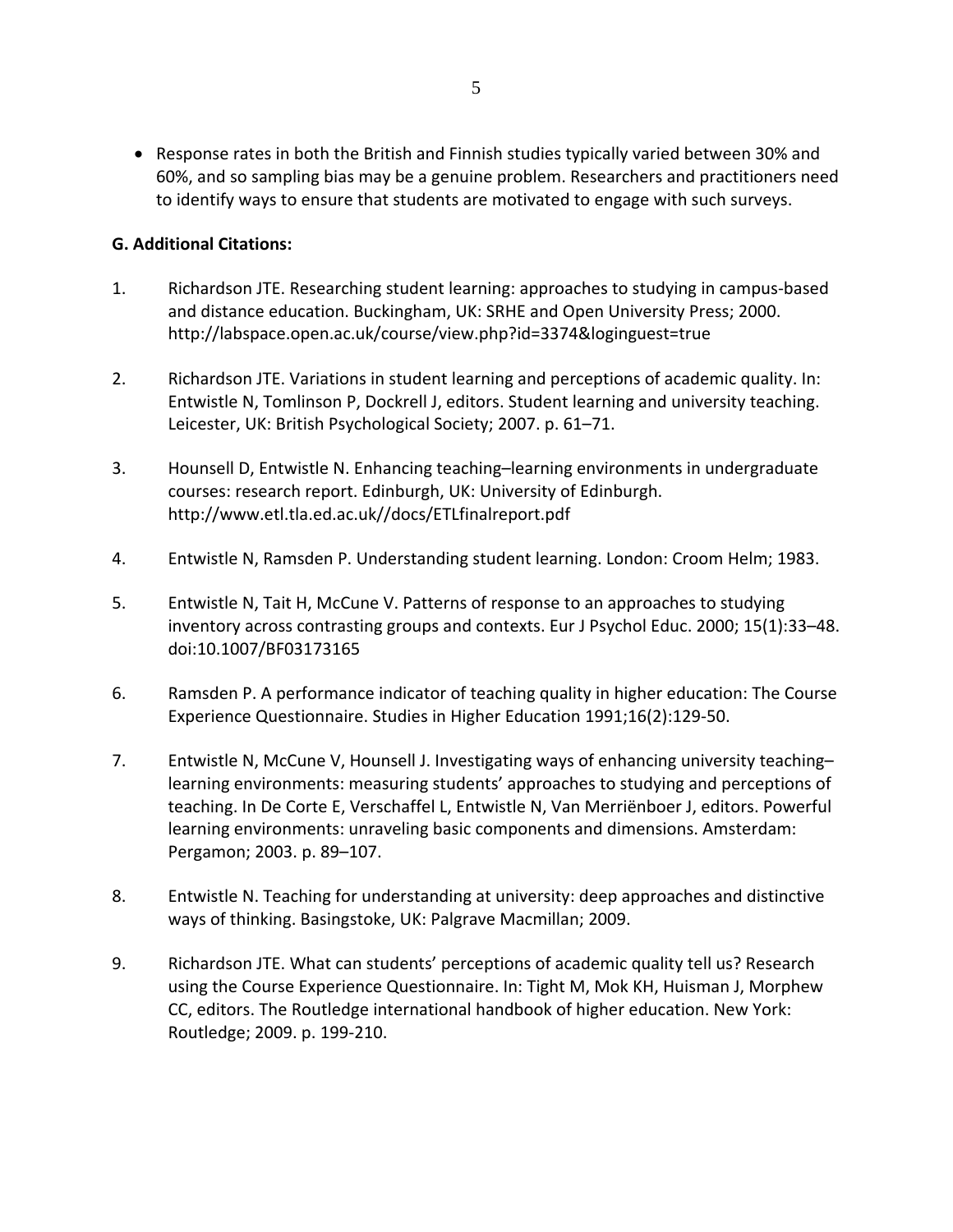- 10. Parpala A. Exploring the experiences and conceptions of good teaching in higher education [dissertation]. Helsinki: University of Helsinki, Institute of Behavioural Sciences; 2010.
- 11. Parpala A, Lindblom‐Ylänne S, Komulainen E, Entwistle N. Assessing students' experiences of teaching–learning environments and approaches to learning: validation of a questionnaire in different countries and varying contexts. Learn Environ Res. 2013; 16(2):201‐215. doi:10.1007/s10984‐013‐9128‐8
- 12. Parpala A, Lindblom‐Ylänne S, Komulainen E, Litmanen T, Hirsto L. Students' approaches to learning and their experiences of the teaching–learning environment in different disciplines. Br J Educ Psychol. 2010; 80(2):269‐282. doi:10.1348/000709909X476946
- 13. Entwistle N, McCune V. The disposition to understand for oneself at university: Integrating learning processes with motivation and metacognition. Br J Educ Psychol. 2013; 83(2): 267–279. doi:10.1111/bjep.12010
- 14. Parpala A, Lindblom-Ylänne S. Using a research instrument for developing quality at the university. Qual Higher Educ. 2012; 18(3):313‐328. doi:10.1080/13538322.2012.733493
- 15. Rytkönen H, Parpala A, Lindblom‐Ylänne S, Virtanen V, Postareff L. Factors affecting bioscience students' academic achievement. Instr Sci. 2012; 40(2):241–256. doi:10.1007/s11251‐011‐9176‐3
- 16. Haarala‐Muhoinen A, Ruohoniemi M, Katajavuori N, Lindblom‐Ylänne S. Comparison of students' perceptions of their teaching–learning environments in three professional academic disciplines: a valuable tool for quality enhancement. Learn Environ Res. 2011; 14(2):155–169. doi:10.1007/s10984‐011‐9087‐x
- 17. Ruohoniemi M, Parpala A, Lindblom-Ylänne S, Katajavuori N. Relationships between students' approaches to learning, perceptions of the teaching–learning environment, and study success: a case study of third‐year veterinary students. J Vet Med Educ. 2010; 37(3):282–288. doi:10.3138/jvme.37.3.282
- 18. Richardson JTE. Instruments for obtaining student feedback: a review of the literature. Assess Eval Higher Educ. 2005; 30(4):387–415. doi:10.1080/02602930500099193
- 19. Richardson JTE. What can students' perceptions of academic quality tell us? Research using the Course Experience Questionnaire. In: Tight M, Mok KH, Huisman J, Morphew CC, editors. The Routledge International handbook of higher education. New York: Routledge; 2009. p. 199‐210.